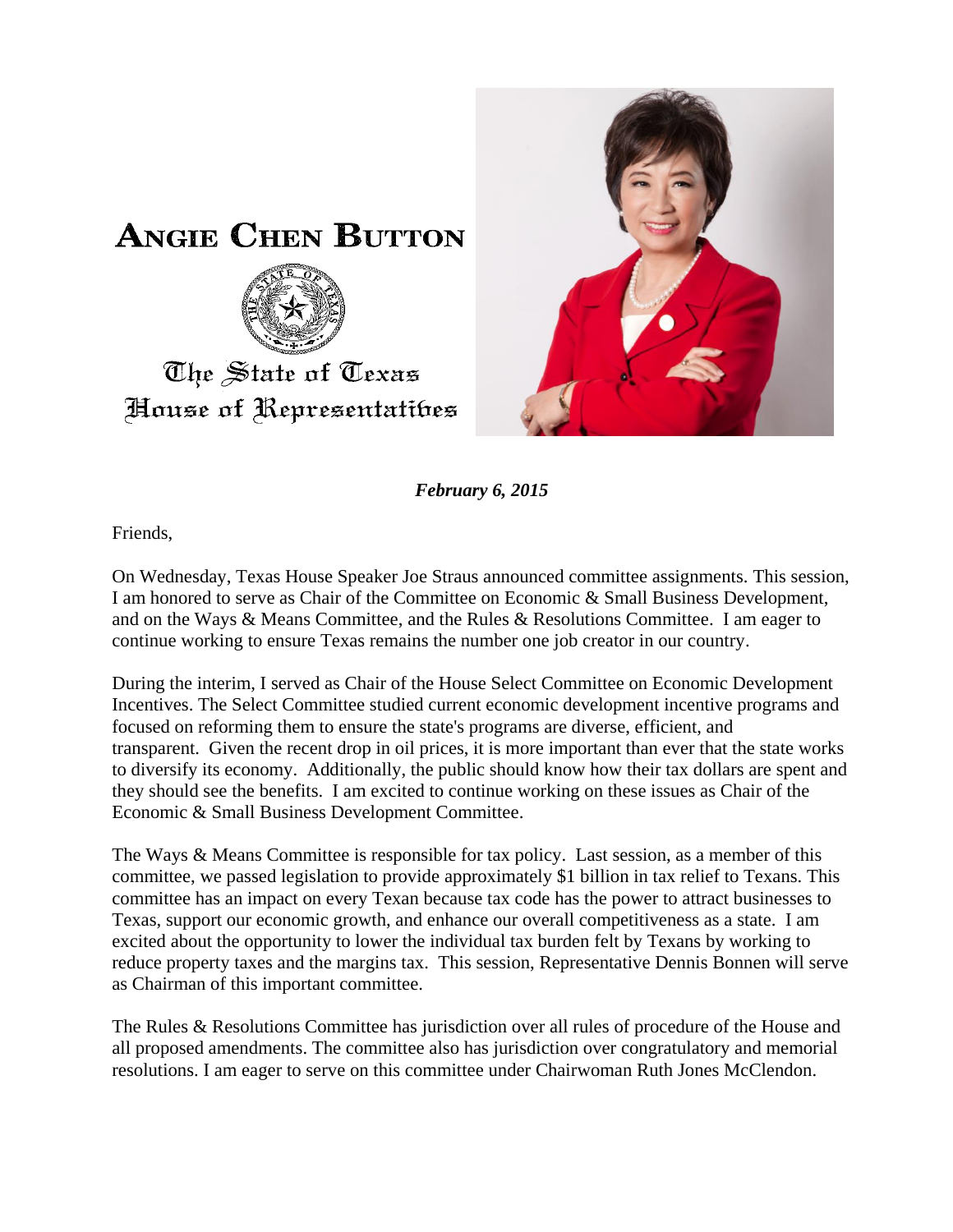## Guardian of Small Business

Earlier this week I was honored with the "Guardian of Small Business" Award from the National Federation of Independent Business (NFIB). NFIB is an organization made up of small and independent business owners from all across the nation. Only four state senators, four state representatives, and Governor Greg Abbott were given this highest honor this year. This session, I look forward to continuing to promote small business and job creation here in Texas.



**Here I am being presented the award from NFIB Texas Executive Director Will Newton.**

## E-Verify

This session I filed HB 739 to require governmental entities to participate in the federal electronic verification of employment authorization program, or E-Verify. This legislation requires the state, counties, and cities to participate in the E-Verify program. This legislation will take a big step to ensure your tax dollars are used to employ legal residents of our country.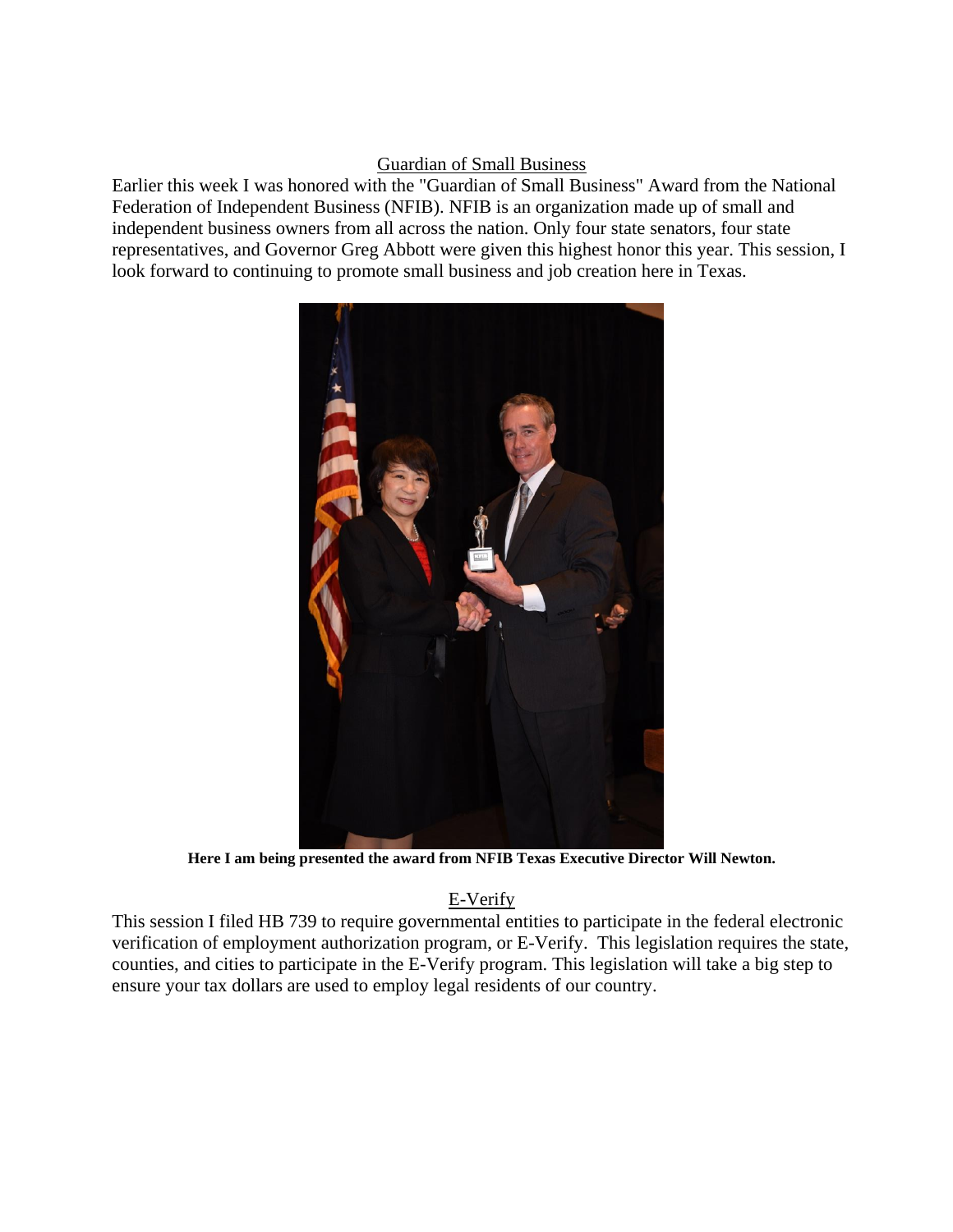

**I was delighted to see Shirley Roberts of Richardson while she was visiting the Capitol as part of Community Colleges Day at the Capitol.**